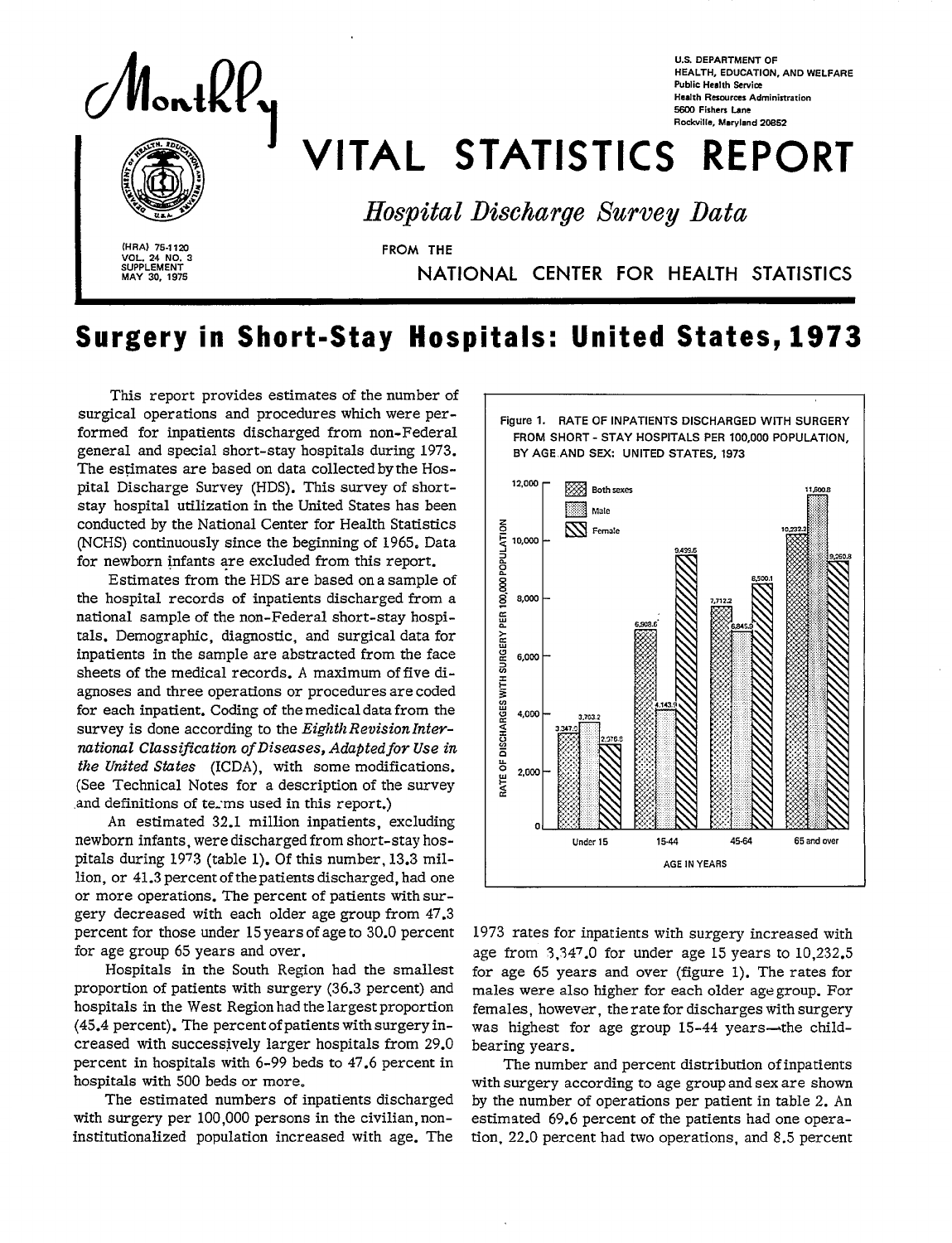#### 2 MONTHLY VITAL STATISTICS REPORT

.

Table 1. Number of inpatients discharged from short-stay hospitals with and without surgery, and percent with surgery, by age, sex, geographic region, and size of hospital: United States, 1973

| Characteristic                                        | A11<br>discharges                               | Without<br>surgery                               | With<br>surgery                           | Percent<br>with<br>surgery           |
|-------------------------------------------------------|-------------------------------------------------|--------------------------------------------------|-------------------------------------------|--------------------------------------|
|                                                       | Number of inpatients discharged<br>in thousands |                                                  |                                           |                                      |
|                                                       | $32, 125$                                       | $18,859$                                         | 13,266                                    | 41.3                                 |
| AGE                                                   |                                                 |                                                  |                                           |                                      |
|                                                       | 3,933<br>13,482<br>7,772<br>6,937               | $\frac{2,073}{7,445}$<br>4,483<br>4,858          | 1,861<br>6,037<br>3,290<br>2,079          | 47.3<br>44.8<br>42.3<br>30.0         |
| <b>SEX</b>                                            |                                                 |                                                  |                                           |                                      |
|                                                       | 12,835<br>19,266                                | 7,667<br>11,175                                  | 5,168<br>8,091                            | 40.3<br>42.0                         |
| GEOGRAPHIC REGION                                     |                                                 |                                                  |                                           |                                      |
| Westweenerwebbarenenerbebautenenenenenenenerweberenen | 7,208<br>9,975<br>9,905<br>5,036                | 3,972<br>5,824<br>6,311<br>2,752                 | $\frac{3,237}{4,151}$<br>3,594<br>2,284   | 44.9<br>41.6<br>36.3<br>45.4         |
| HOSPITAL SIZE                                         |                                                 |                                                  |                                           |                                      |
|                                                       | 6,604<br>5,485<br>5,625<br>8,228<br>6,183       | $\frac{4,687}{3,383}$<br>3,166<br>4,386<br>3,237 | 1.917<br>2,102<br>2,459<br>3,842<br>2,946 | 29.0<br>38.3<br>43.7<br>46.7<br>47.6 |

[Excludes newborn infants and Federal hospitals]

. Includes inpatients discharged for whom sex was not state

had three operations. Patients in age group 45-64 yea: accounted for the largest percent of multiple operations.

There were 18.4 million surgical operations performed in 1973 for the 13.3 million patients with surgery (table 3). Of this number, 6.9 million operations were for males and 11.5 million were for females. By dividing the number of operations in table 3 by the number of discharges with surgery in table 2, the average number of surgical operations and procedures per patient with surgery is 1.4 for all patients, 1.3 for male patients, and 1.4 for female patients. By age, these averages are 1.3 for under 15 years, 1.4 for 15-44 years, 1.5 for 45-64 years, and 1.4 for 65 years and over.

Although the percent of patients with surgery de-

creased with age, the number of operations per 100,000 population increased with age from 4,185.8 for under 15 years to 14,067.1 for 65 years and over (table 3). The number of operations per 100,000 population was 6,984.7 for males and 10,776.5 for females. Males accounted for higher surgery rates than femalea in the youngest and oldest age groups, and females had higher rates than males in age groups 15-64 years.

The numbers of operations and corresponding rates for inpatients discharged from short-stay hospitals during 1973 are presented in tables 4 and 5 for the surgery classes of ICDA and selected surgical operations, by sex and for patients age 15 years and over. The surgical operations and procedures shown in these tables were selected primarily because of their large frequencies.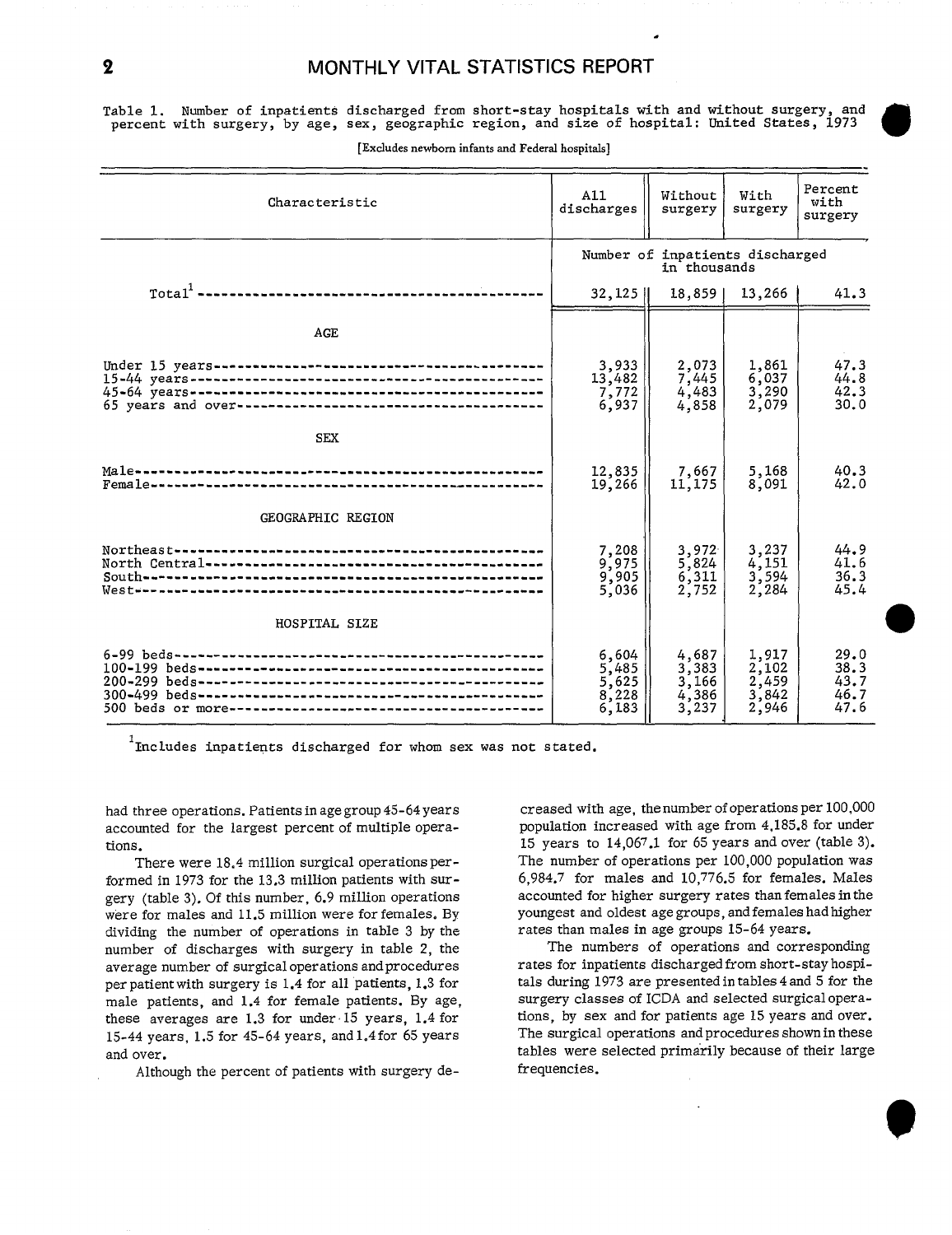#### **MONTHLY VITAL STATISTICS**

Table 2. Number and percent distribution of inpatients discharged from short-stay hospitals with<br>one or more operations by number of operations, according to age and sex: United States, 1973<br>[Excludes newborn infants and F one or more operations by number of operations, according to age and sex: United States, 1973

| Age and sex                                                                                                                                            | A11<br>discharges<br>with<br>surgery    | One<br>operation                 | Two<br>operations                            | Three<br>operations <sup>1</sup> |
|--------------------------------------------------------------------------------------------------------------------------------------------------------|-----------------------------------------|----------------------------------|----------------------------------------------|----------------------------------|
|                                                                                                                                                        |                                         |                                  | Number of inpatients discharged in thousands |                                  |
|                                                                                                                                                        | $13,266$ II                             | $9,230$                          | 2,912                                        | 1,124                            |
| AGE                                                                                                                                                    |                                         |                                  |                                              |                                  |
| Under 15 years----------------------------------<br>65 years and over------------------------------                                                    | 1,861<br>$\frac{6,037}{3,290}$<br>2,079 | 1,447<br>4.190<br>2,118<br>1,474 | 362<br>1,310<br>807<br>434                   | 52<br>537<br>365<br>171          |
| <b>SEX</b>                                                                                                                                             |                                         |                                  |                                              |                                  |
|                                                                                                                                                        | 5,168<br>8,091 H                        | 3,746<br>5,479                   | 1,076<br>$1.835$ $\frac{1}{2}$               | 346<br>777                       |
|                                                                                                                                                        | Percent distribution                    |                                  |                                              |                                  |
|                                                                                                                                                        | 100.0                                   | 69.6                             | 22.0                                         | 8.5                              |
| AGE                                                                                                                                                    |                                         |                                  |                                              |                                  |
| Under 15 years----------------------------------<br>45-64 years-----------------------------------<br>65 years and over------------------------------- | 100.0<br>100.0<br>100.0<br>100.0        | 77.8<br>69.4<br>64.4<br>70.9     | 19.4<br>21.7<br>24.5<br>20.9                 | 2,8<br>8.9<br>11.1<br>8.2        |
| <b>SEX</b>                                                                                                                                             |                                         |                                  |                                              |                                  |
|                                                                                                                                                        | 100.0<br>100.0                          | 72.5<br>67.7                     | 20.8<br>22.7                                 | 6.7<br>9.6                       |

[Excludes newborn infants and Federal hospitals]

1A maximum of three operations were coded for each inpatient discharged. Includes inpatients discharged for whom sex was not stated.

Table 3. Number and rate of all-listed surgical operations for inpatients discharged from short- stay hospitals, by age and sex: United States, 1973

[Excludes newborn infants and Federal hospitals]

| Age                                                                                                                                                                                                  | Both sexes <sup>1</sup>                    | Male                                      | Female                                      |  |
|------------------------------------------------------------------------------------------------------------------------------------------------------------------------------------------------------|--------------------------------------------|-------------------------------------------|---------------------------------------------|--|
|                                                                                                                                                                                                      | Number of operations in thousands          |                                           |                                             |  |
| $Total--$                                                                                                                                                                                            | 18,426                                     | 6,936                                     | 11,480                                      |  |
| Under 15 years-<br>$15-44$ years --<br>-------------------------------------<br>$45 - 64$ years --<br>--------------------------------------<br>65 years and over-<br>------------------------------ | 2,326<br>8,420<br>4,826<br>$2,855$         | 1,337<br>2,347<br>1,904<br>1,348          | 988<br>6,069<br>2,920<br>1,504              |  |
|                                                                                                                                                                                                      | Rate per 100,000 population                |                                           |                                             |  |
| Total------------------------                                                                                                                                                                        | 8,951.8                                    | 6,984.7                                   | 10,776.5                                    |  |
| Under 15 years-<br>$45-64$ years-<br>-----------------------------------<br>65 years and over-------------------------------                                                                         | 4,185.8<br>9,640.1<br>11,317.1<br>14,067.1 | 4,720.6<br>5,555.7<br>9,377.1<br>15,986.3 | 3,626.0<br>13,459.4<br>13,074.8<br>12,677.8 |  |

'Includes data for sex not stated.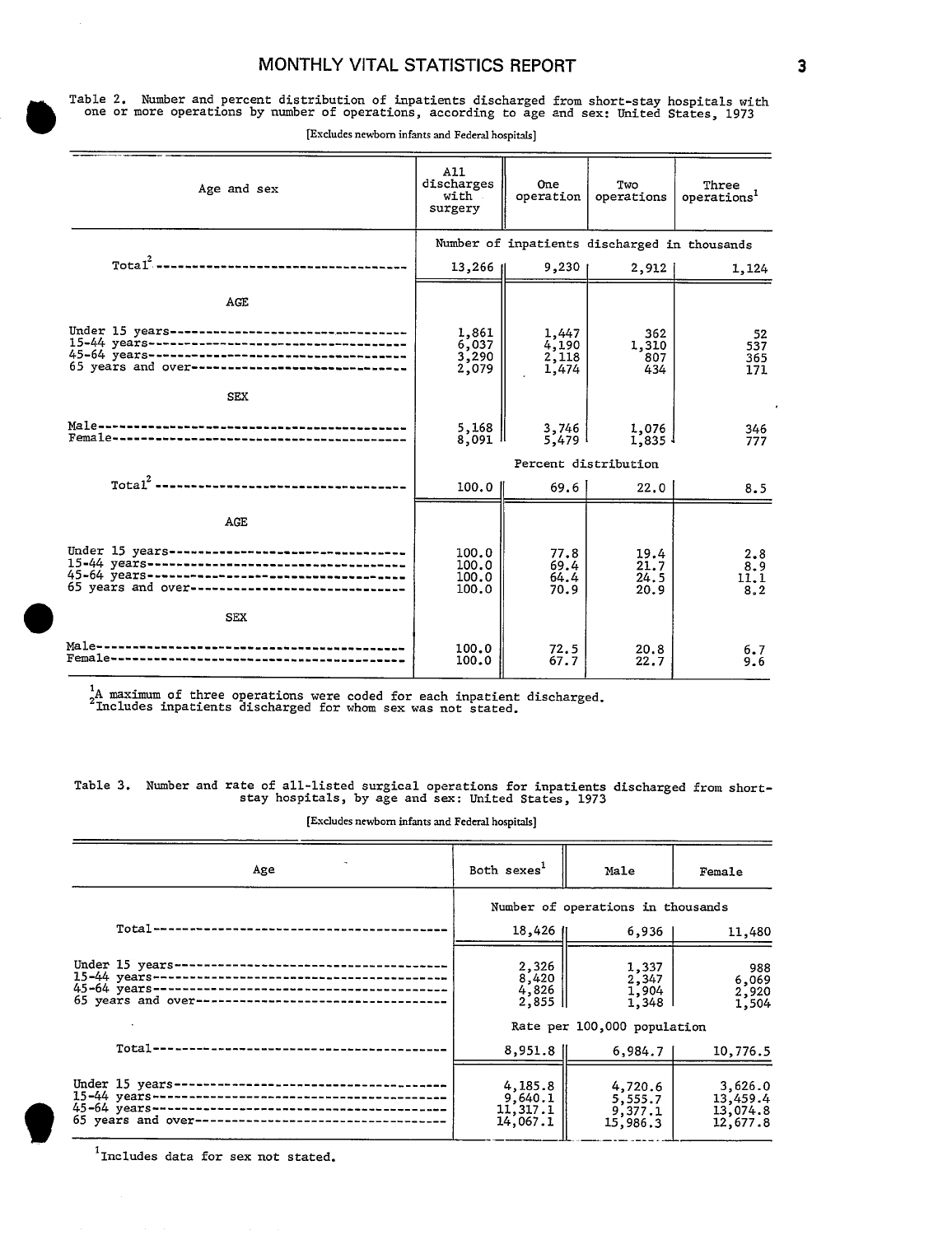Table 4. Number of all-listed surgical operations for inpatients discharged from short-stay hospitals, by<br>surgery class and selected operations, sex, and age: United States, 1973

| Surgical class, operation, and ICDA codes                                                                                                                                                                                                                                                 | All-listed                        | All ages <sup>1</sup>                              |                                   | 15 years                          |  |
|-------------------------------------------------------------------------------------------------------------------------------------------------------------------------------------------------------------------------------------------------------------------------------------------|-----------------------------------|----------------------------------------------------|-----------------------------------|-----------------------------------|--|
|                                                                                                                                                                                                                                                                                           | operations                        | Male                                               | Female                            | and over                          |  |
|                                                                                                                                                                                                                                                                                           |                                   | Number of operations in thousands                  |                                   |                                   |  |
|                                                                                                                                                                                                                                                                                           | 18,426                            |                                                    | $6,936$   11,480                  | 16,100                            |  |
|                                                                                                                                                                                                                                                                                           | 310<br>655<br>279                 | 157<br>295<br>116                                  | 152<br>358<br>162                 | 282<br>542<br>278                 |  |
|                                                                                                                                                                                                                                                                                           | 1,835                             | 903                                                | 930                               | 840                               |  |
|                                                                                                                                                                                                                                                                                           | 215                               | 122                                                | 92                                | 17                                |  |
| Tonsillectomy with or without adenoidectomy---------------21.1-21.2                                                                                                                                                                                                                       | 884                               | 398                                                | 486                               | 237                               |  |
| Operations on thyroid, parathyroid, thymus and adrenals----------22-23                                                                                                                                                                                                                    | 80                                | 17                                                 | 64                                | 77                                |  |
|                                                                                                                                                                                                                                                                                           | 64                                | 10                                                 | 54                                | 64                                |  |
|                                                                                                                                                                                                                                                                                           | 718                               | 410                                                | 308                               | 670                               |  |
| Excision and ligation of varicose veins-----------------------24.4                                                                                                                                                                                                                        | 98                                | 24                                                 | 74                                | 98                                |  |
|                                                                                                                                                                                                                                                                                           | 240                               | 138                                                | 102                               | 224                               |  |
|                                                                                                                                                                                                                                                                                           | 2,747                             | 1,357                                              | 1,389                             | 2,431                             |  |
| Repair of inguinal hernia---------------------------------38.2-38.3                                                                                                                                                                                                                       | 525                               | 464                                                | 61                                | 409                               |  |
|                                                                                                                                                                                                                                                                                           | 339                               | 175                                                | 163                               | 236                               |  |
|                                                                                                                                                                                                                                                                                           | 411                               | 94                                                 | 318                               | 410                               |  |
| Resection of small intestine or colon--------------------47.4-47.6                                                                                                                                                                                                                        | 146                               | 65                                                 | 81                                | 141                               |  |
| Local excision and destruction of lesion of rectum                                                                                                                                                                                                                                        | 565<br>140<br>218                 | 303<br>76<br>111                                   | 262<br>65<br>107                  | 555<br>138<br>218                 |  |
|                                                                                                                                                                                                                                                                                           | 1.453                             | 1.032                                              | 420                               | 1,205                             |  |
|                                                                                                                                                                                                                                                                                           | 227                               | 82                                                 | 145                               | 169                               |  |
|                                                                                                                                                                                                                                                                                           | 249                               | 249                                                | $\ddotsc$                         | 248                               |  |
|                                                                                                                                                                                                                                                                                           | 336                               | 19                                                 | 317                               | 331                               |  |
|                                                                                                                                                                                                                                                                                           | 290                               | 11                                                 | 279                               | 286                               |  |
| Oophorectomy; salpingo-oophorectomy------------------------67.2-67.5<br>Ligation and division of fallopian tubes (bilateral)-----------68.5<br>--------------------------69.1-69.5<br>Hysterectomy-----------------<br>Dilation and curettage of uterus, diagnostic------------------70.3 | 3,565<br>425<br>299<br>690<br>934 | $\cdots$<br>$\ldots$<br>$\ddotsc$<br><br>$\ddotsc$ | 3,565<br>425<br>299<br>690<br>934 | 3,544<br>424<br>299<br>688<br>931 |  |
|                                                                                                                                                                                                                                                                                           | 1,077                             | $\ddotsc$                                          | 1,077                             | 1,066                             |  |
|                                                                                                                                                                                                                                                                                           | 246                               | $\cdots$                                           | 246                               | 245                               |  |
| Dilation and curettage after delivery or abortion--------------78.1                                                                                                                                                                                                                       | 273                               | $\cdots$                                           | 273                               | 271                               |  |
|                                                                                                                                                                                                                                                                                           | 182                               | $\bullet$ $\bullet$ $\circ$                        | 182                               | 180                               |  |
|                                                                                                                                                                                                                                                                                           | 2,351                             | 1,217                                              | 1,133                             | 2,081                             |  |
|                                                                                                                                                                                                                                                                                           | 157                               | 64                                                 | 93                                | 145                               |  |
| Closed reduction of fracture without fixation------------------82.0                                                                                                                                                                                                                       | 321                               | 174                                                | 147                               | 218                               |  |
| Reduction of fracture with fixation-------------------------------82.2                                                                                                                                                                                                                    | 284                               | 119                                                | 164                               | 269                               |  |
| Excision of intervertebral cartilage (prolapsed disk)----------86.4                                                                                                                                                                                                                       | 147                               | 86                                                 | 61                                | 146                               |  |
| Operations on muscles, tendons, fascia, and bursa--------------88-89                                                                                                                                                                                                                      | 307                               | 169                                                | 138                               | 261                               |  |
|                                                                                                                                                                                                                                                                                           | 1,041                             | 543                                                | 497                               | 891                               |  |
|                                                                                                                                                                                                                                                                                           | 174                               | 92                                                 | 82                                | 150                               |  |
|                                                                                                                                                                                                                                                                                           | 358                               | 153                                                | 204                               | 323                               |  |
|                                                                                                                                                                                                                                                                                           | 919                               | 300                                                | 618                               | 888                               |  |

<sub>2</sub>Excludes data for sex not stated.<br>Includes operations not listed in table.<br><sup>3</sup>Limited to estimated number of appendectomies excluding those performed incidental to other abdominal  $4$ Excludes certain obstetrical procedures for inducing or assisting delivery (ICDA codes 75.0-75.6 and

75.9).  $\mathcal{L}$ 

 $\ddot{\phantom{0}}$ 

l,



à,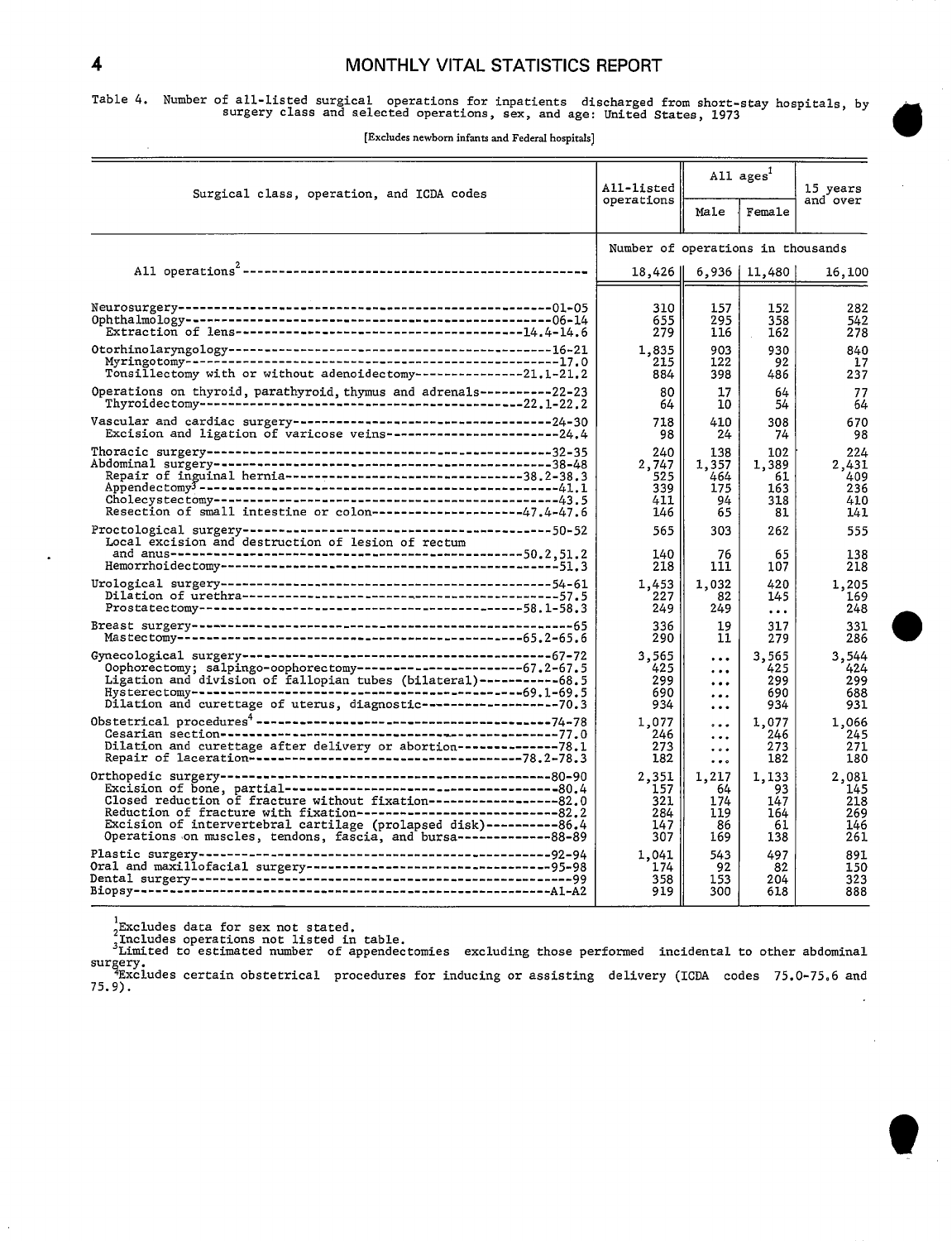#### MONTHLY VITAL STATISTICS REPORT **5**

### Table 5. Rates of all-listed surgical operations for inpatients discharged from short-stay hospitals, by sur gery class and selected operations, sex, and age: United Statesj 1973

6 **[Excludes newborn infants and Federal hospitals]** 

| Surgical class, operation, and ICDA codes                                                                                                                                                                                                                                                                                                                                                                                                                                                                                                                                                                   | All-listed<br>operations                            | All ages <sup>1</sup>                              |                                                    | 15 years                                            |
|-------------------------------------------------------------------------------------------------------------------------------------------------------------------------------------------------------------------------------------------------------------------------------------------------------------------------------------------------------------------------------------------------------------------------------------------------------------------------------------------------------------------------------------------------------------------------------------------------------------|-----------------------------------------------------|----------------------------------------------------|----------------------------------------------------|-----------------------------------------------------|
|                                                                                                                                                                                                                                                                                                                                                                                                                                                                                                                                                                                                             |                                                     | Male                                               | Female                                             | and over                                            |
|                                                                                                                                                                                                                                                                                                                                                                                                                                                                                                                                                                                                             | Rate of operations per 100,000<br>population        |                                                    |                                                    |                                                     |
|                                                                                                                                                                                                                                                                                                                                                                                                                                                                                                                                                                                                             | 8,951.8                                             |                                                    | $6,984.7$ [10,776.5]                               | 10,713.8                                            |
|                                                                                                                                                                                                                                                                                                                                                                                                                                                                                                                                                                                                             | 150.5<br>318.3<br>135.6                             | 158.4<br>297.5<br>116.8                            | 143.2<br>336.3<br>152.3                            | 187.5<br>360.8<br>184.8                             |
| $\label{thm:1} \begin{minipage}{0.03\textwidth} \begin{minipage}{0.03\textwidth} \centering \begin{minipage}{0.03\textwidth} \centering \end{minipage} \begin{minipage}{0.03\textwidth} \centering \begin{minipage}{0.03\textwidth} \centering \end{minipage} \begin{minipage}{0.03\textwidth} \centering \end{minipage} \begin{minipage}{0.03\textwidth} \centering \begin{minipage}{0.03\textwidth} \centering \end{minipage} \begin{minipage}{0.03\textwidth} \centering \end{minipage} \begin{minipage}{0.03\textwidth} \centering$<br>Tonsillectomy with or without adenoidectomy------------21.1-21.2 | 891.4<br>104.3<br>429.6                             | 909.8<br>122.8<br>400.9                            | 873.3<br>86.8<br>455.9                             | 558.7<br>11.1<br>157.8                              |
| Operations on thyroid, parathyroid, thymus and adrenals------22-23                                                                                                                                                                                                                                                                                                                                                                                                                                                                                                                                          | 39.1<br>31.3                                        | 16.8<br>10.4                                       | 59.8<br>50.8                                       | 51.0<br>42.4                                        |
| Vascular and cardiac surgery----------------------------------24-30<br>Excision and ligation of varicose veins--------------------24.4                                                                                                                                                                                                                                                                                                                                                                                                                                                                      | 348.9<br>47.8                                       | 413.0<br>24.1                                      | 288.9<br>69.8                                      | 445.8<br>65.0                                       |
|                                                                                                                                                                                                                                                                                                                                                                                                                                                                                                                                                                                                             | 116.7<br>1,334.5<br>255.3<br>164.5<br>199.8<br>71.0 | 138.8<br>1,366.9<br>467.0<br>176.7<br>94.4<br>65.5 | 95.9<br>1,303.6<br>57.5<br>153.0<br>298.1<br>76.1  | 149.1<br>1.617.5<br>271.8<br>156.8<br>272.8<br>94.1 |
|                                                                                                                                                                                                                                                                                                                                                                                                                                                                                                                                                                                                             | 274.5<br>68.1<br>106.0                              | 304.8<br>76.1<br>111.8                             | 246.2<br>60.7<br>100.5                             | 369.6<br>91.7<br>144.8                              |
|                                                                                                                                                                                                                                                                                                                                                                                                                                                                                                                                                                                                             | 705.8<br>110.4<br>120.8                             | 1,038.8<br>82.4<br>250.4                           | 394.7<br>136.0<br>$\cdots$                         | 802.2<br>112.3<br>165.1                             |
|                                                                                                                                                                                                                                                                                                                                                                                                                                                                                                                                                                                                             | 163.2<br>140.8                                      | 18.8<br>11.2                                       | 297.8<br>261.7                                     | 220.1<br>190.3                                      |
| Oophorectomy; salpingo-oophorectomy-------------------67.2-67.5<br>Dilation and curettage of uterus, diagnostic----------------70.3                                                                                                                                                                                                                                                                                                                                                                                                                                                                         | 1,732.2<br>206.5<br>145.5<br>335.2<br>453.8         | .<br><br><br>$\ddotsc$<br>$\ddotsc$                | 3,346.9<br>399.1<br>281.1<br>647.7<br>876.8        | 2,358.0<br>281.8<br>199.0<br>457.9<br>619.5         |
| Dilation and curettage after delivery or abortion----------78.1                                                                                                                                                                                                                                                                                                                                                                                                                                                                                                                                             | 523.2<br>119.6<br>132.6<br>88.2                     | $\ddot{\phantom{0}}$<br>0.0.0<br>0.0.0<br>0.0.0    | 1,011.0<br>231.1<br>256.2<br>170.4                 | 709.4<br>163.0<br>180.6<br>119.9                    |
| Closed reduction of fracture without fixation--------------82.0<br>Reduction of fracture with fixation------------------------82.2<br>Excision of intervertebral cartilage (prolapsed disk) ------86.4<br>Operations on muscles, tendons, fascia, and bursa---------88-89                                                                                                                                                                                                                                                                                                                                   | 1,142.3<br>76.3<br>156.0<br>137.9<br>71.4<br>149.1  | 1,225.1<br>64.0<br>174.8<br>120.0<br>86.3<br>169.9 | 1,064.0<br>87.7<br>138.1<br>154.4<br>57.5<br>129.8 | 1,385.0<br>96.8<br>145.0<br>179.2<br>97.5<br>173.8  |
|                                                                                                                                                                                                                                                                                                                                                                                                                                                                                                                                                                                                             | 505.8<br>84.5<br>174.1<br>446.6                     | 546.7<br>92.7<br>154.5<br>302.3                    | 466.5<br>76.8<br>191.7<br>580.0                    | 593.2<br>100.1<br>214.8<br>591.1                    |

I

 $\lambda$ 

,Excludes data for sex not stated.<br>^Includes operations not listed in table.<br><sup>3</sup>Limited to estimated number of appendectomies excluding those performed incidental to other abdominal **~~iudescertai.n** obstetrical procedures for inducing orassisting delivery (ICDA codes 75.0-75.6 and . . . . .

 $\mathbf{r}$